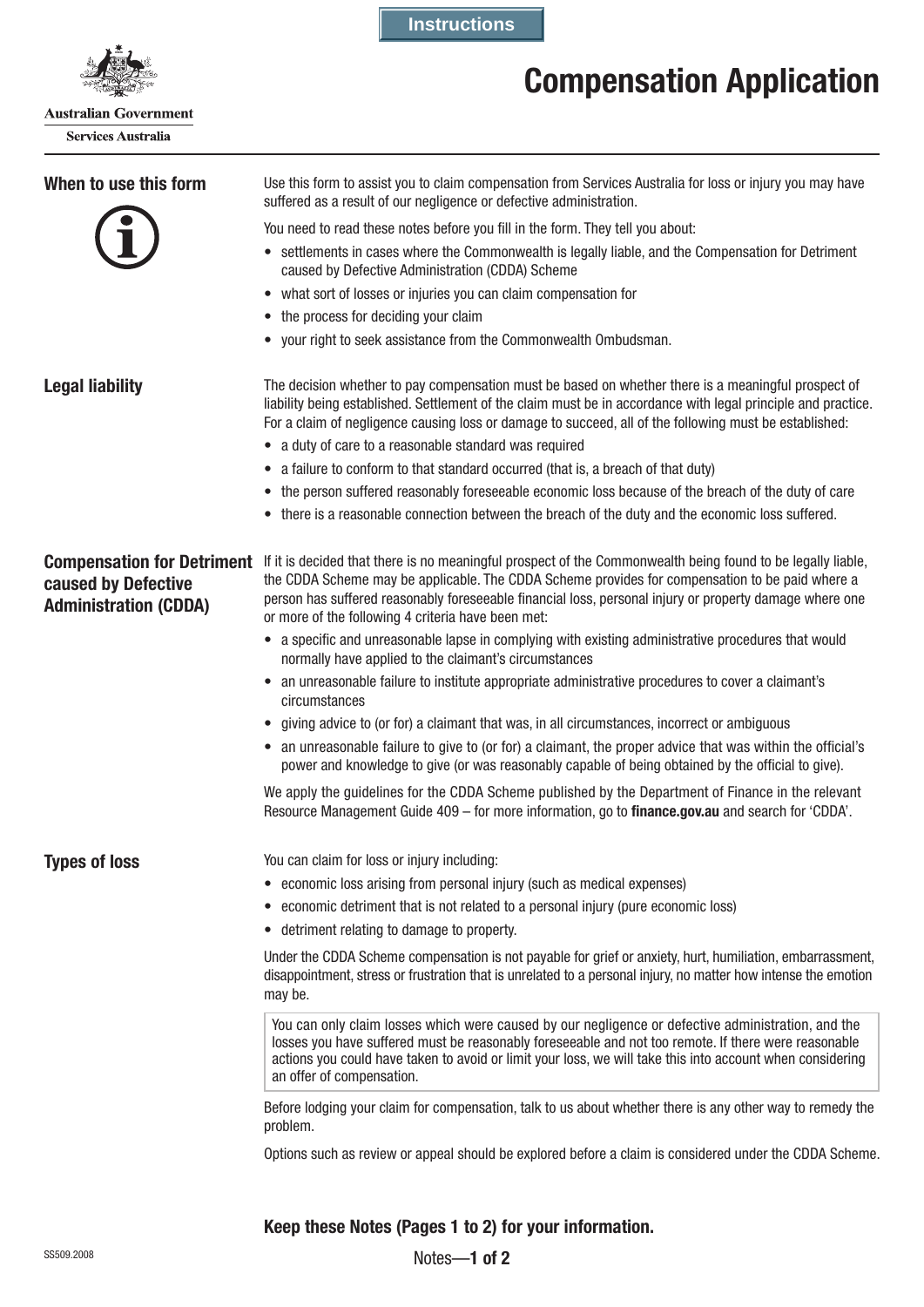# **Compensation Application**

| <b>Claim process</b>       | We will send you an acknowledgement letter within 5 business days of receiving your claim and provide<br>you with the name and direct contact details of the case manager handling your claim.                                                                                                                                                                                                               |
|----------------------------|--------------------------------------------------------------------------------------------------------------------------------------------------------------------------------------------------------------------------------------------------------------------------------------------------------------------------------------------------------------------------------------------------------------|
|                            | We aim to resolve claims within 90 days, however, this will not always be possible. The authorised officer<br>will make a decision about your claim and you will be notified in writing of the outcome.                                                                                                                                                                                                      |
| If you disagree            | If you are dissatisfied with the decision or the way we have handled your matter, you can contact the case<br>manager directly to discuss and/or seek assistance from the Commonwealth Ombudsman. The Ombudsman<br>can look at whether the decision was fair and reasonable in the circumstances. You can call the Ombudsman's<br>office on 1300 362 072 for the cost of a local call anywhere in Australia. |
| For more information       | Go to servicesaustralia.gov.au or visit the Department of Finance website finance.gov.au                                                                                                                                                                                                                                                                                                                     |
|                            | Call us on 1800 995 496.                                                                                                                                                                                                                                                                                                                                                                                     |
|                            | We can translate documents you need for your application for free.                                                                                                                                                                                                                                                                                                                                           |
| A あ                        | To speak to us in your language, call 131 202.                                                                                                                                                                                                                                                                                                                                                               |
|                            | Call charges may apply.                                                                                                                                                                                                                                                                                                                                                                                      |
| <b>TTY</b>                 | If you have a hearing or speech impairment, you can contact the TTY service Freecall™ 1800 810 586.<br>A TTY phone is required to use this service.                                                                                                                                                                                                                                                          |
| <b>Returning this form</b> | Check that all required questions are answered and that the form is signed and dated.                                                                                                                                                                                                                                                                                                                        |
|                            | Return this form and any supporting documents:                                                                                                                                                                                                                                                                                                                                                               |
|                            | • online using your Centrelink online account. For more information, go to<br>servicesaustralia.gov.au/centrelinkuploaddocs                                                                                                                                                                                                                                                                                  |
|                            | • by post to                                                                                                                                                                                                                                                                                                                                                                                                 |
|                            | Services Australia                                                                                                                                                                                                                                                                                                                                                                                           |
|                            | <b>Customer Compensation</b>                                                                                                                                                                                                                                                                                                                                                                                 |
|                            | <b>Legal Services Division</b><br>PO Box 7788                                                                                                                                                                                                                                                                                                                                                                |
|                            | CANBERRA BC ACT 2610                                                                                                                                                                                                                                                                                                                                                                                         |

• in person at one of our service centres, if you are unable to use your Centrelink online account.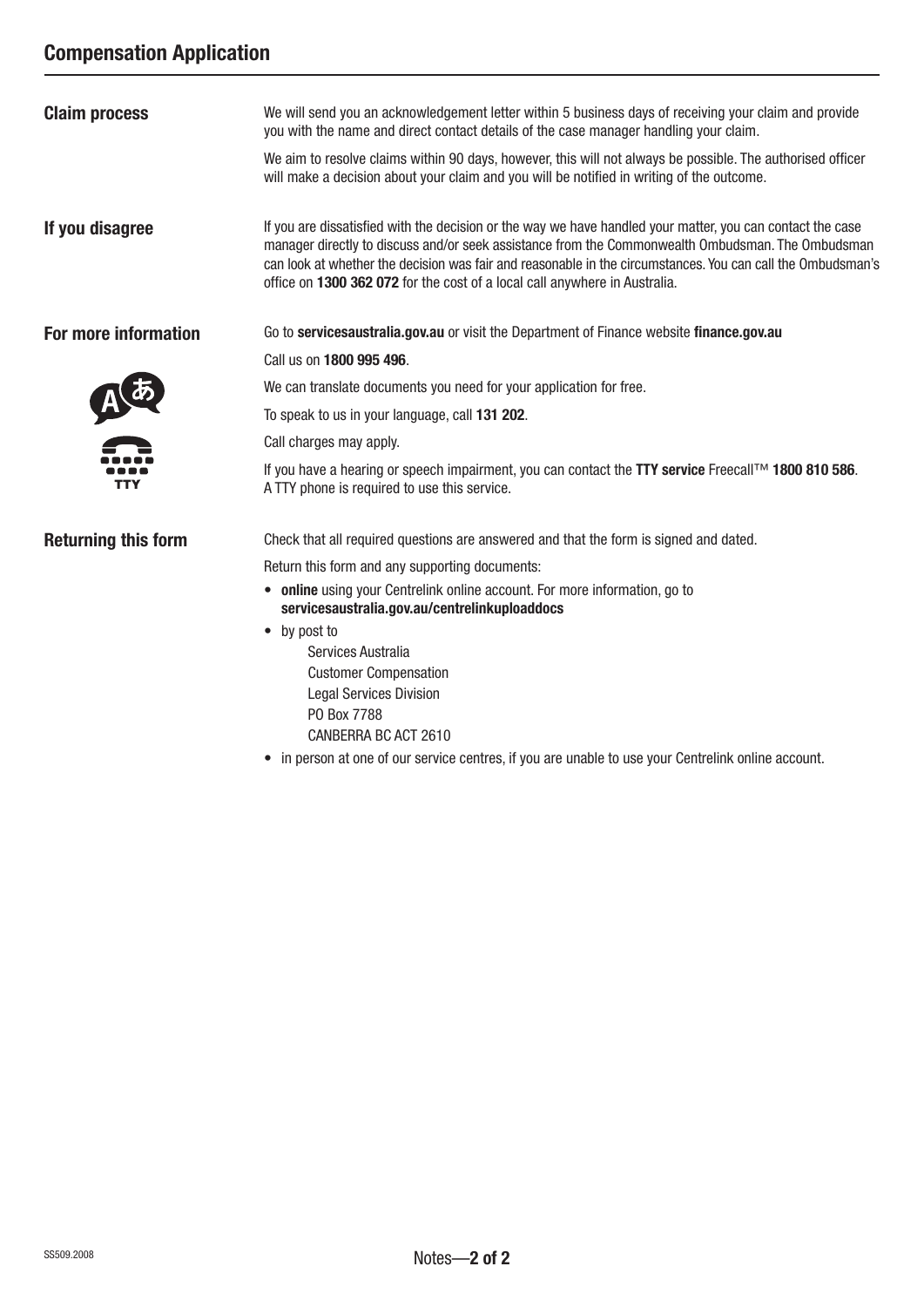

**Instructions**

**7**

# **Compensation Application (SS509)**

**Australian Government** 

**Services Australia** 

## **Filling in this form**

You can complete this form on your computer, print and sign it.

- If you have a printed form:
- Use black or blue pen.
- Print in BLOCK LETTERS.
- Where you see a box like this **Go to 1** skip to the question number shown.
- **1** Do you need an interpreter when dealing with us? This includes an interpreter for people who have a hearing or speech impairment.
	- No *Go to 4*

Yes *Go to next question*

- **2** What is your preferred spoken language?
- **3** What is your preferred written language?

/ /

|           | Child Support Reference Number |             |    |              |         |
|-----------|--------------------------------|-------------|----|--------------|---------|
|           | Medicare card number           |             |    |              | Ref no. |
| Your name |                                |             |    |              |         |
| Mr        | Mrs                            | <b>Miss</b> | Ms | <b>Other</b> |         |
|           | Family name                    |             |    |              |         |
|           | First given name               |             |    |              |         |
|           | Second given name              |             |    |              |         |
|           |                                |             |    |              |         |

- Your permanent address Postcode
- **8** Your postal address (if different to above)
	- Postcode
- **9 Read** this before answering the following question.

Providing a mobile phone number or an email address means you may receive SMS or emails from us. To read the terms and conditions, go to **servicesaustralia.gov.au/em** 

 $($ 

Your contact details

Daytime phone number

Mobile number

Email

| 10 | What service is your claim about?            |  |
|----|----------------------------------------------|--|
|    | Centrelink Give details below                |  |
|    | Medicare $\Box$ Give details below           |  |
|    | Child support $\bigcirc$ Go to next question |  |

Name of payment or service